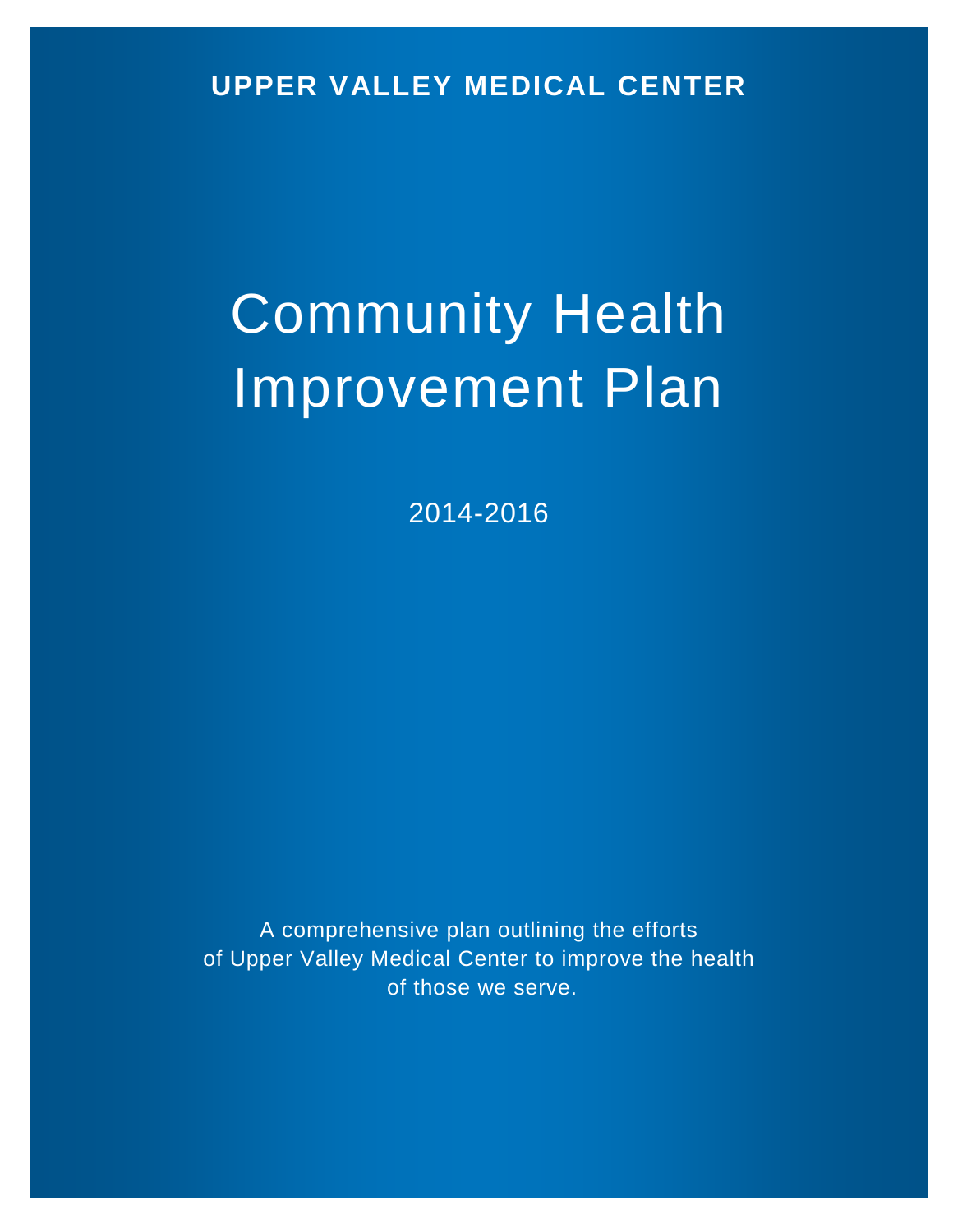# **Contents**

| Upper Valley Medical Center and Premier Health: Committed to Improving Community Health  4 |  |
|--------------------------------------------------------------------------------------------|--|
|                                                                                            |  |
|                                                                                            |  |
|                                                                                            |  |
|                                                                                            |  |
|                                                                                            |  |
|                                                                                            |  |
| Priority Area 1: Reduce the incidence and complications from adult hypertension 8          |  |
|                                                                                            |  |
|                                                                                            |  |
|                                                                                            |  |
|                                                                                            |  |

<span id="page-1-0"></span>Spring 2014 ©Premier Health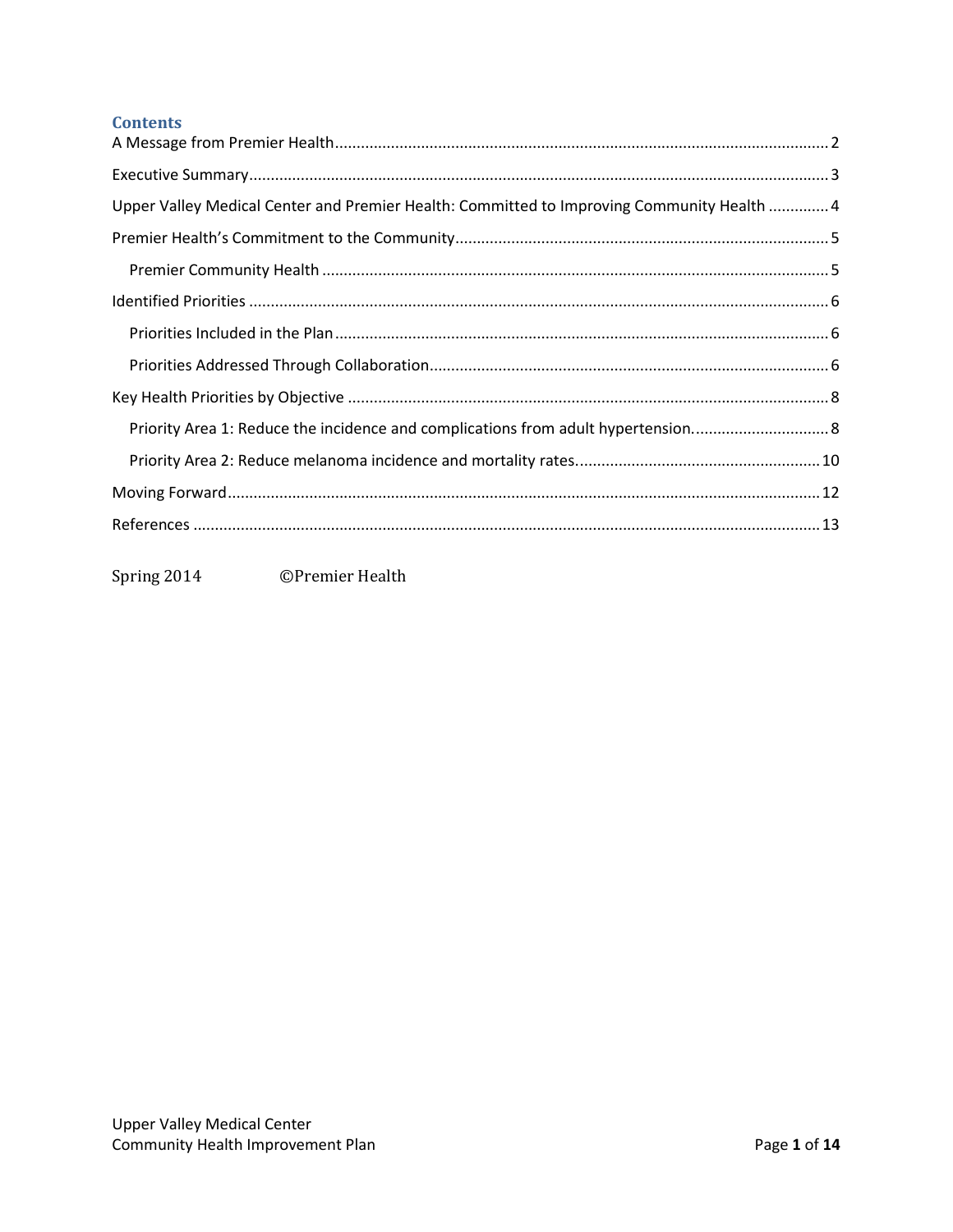## **A Message from Premier Health**

Dear Colleagues:

Healthcare is experiencing unprecedented changes that affect individuals and the entire community. In particular, the move to focus more fully on building healthier communities is a systemic change we have embraced for a long time at Premier Health and is part of our mission. We are committed to and are excited to support these initiatives that will positively impact so many of the people we serve.

An essential part of knowing how we can improve health in our community is to understand the unique health issues of our community. To that end, Premier Health was part of a collaboration in 2013 with the Greater Dayton Area Hospital Association and hospitals throughout Southwestern Ohio to conduct a regional Community Health Needs Assessment. This assessment assisted us in identifying areas of opportunity to improve community health.

This report shares our plan for improving population health in the identified priority areas in our region. As you will see, a task this large cannot be done alone. Premier Health collaborates with numerous organizations, coalitions and other groups to impact these important issues. Just as we strive to offer patient-centered care in our clinical facilities, the majority of activities you see in this plan are community-centered.

This plan is just the beginning. Every three years a Community Health Needs Assessment and subsequent Community Health Improvement Plan will be repeated to help us understand the impact of our strategies as it relates to improving health and to identify emerging issues.

We are pleased to present this Community Health Improvement Plan for your review. We consider it a privilege to serve the people of the greater Dayton region and continue our efforts to impact the health status of the community.

Sincerely,

James Pancoast President and CEO Premier Health

<span id="page-2-0"></span>If you have questions or feedback about this report, contact: Premier Health 110 N. Main St. Dayton, Ohio 45402 (937) 208-8000 www.premierhealth.com/contact-us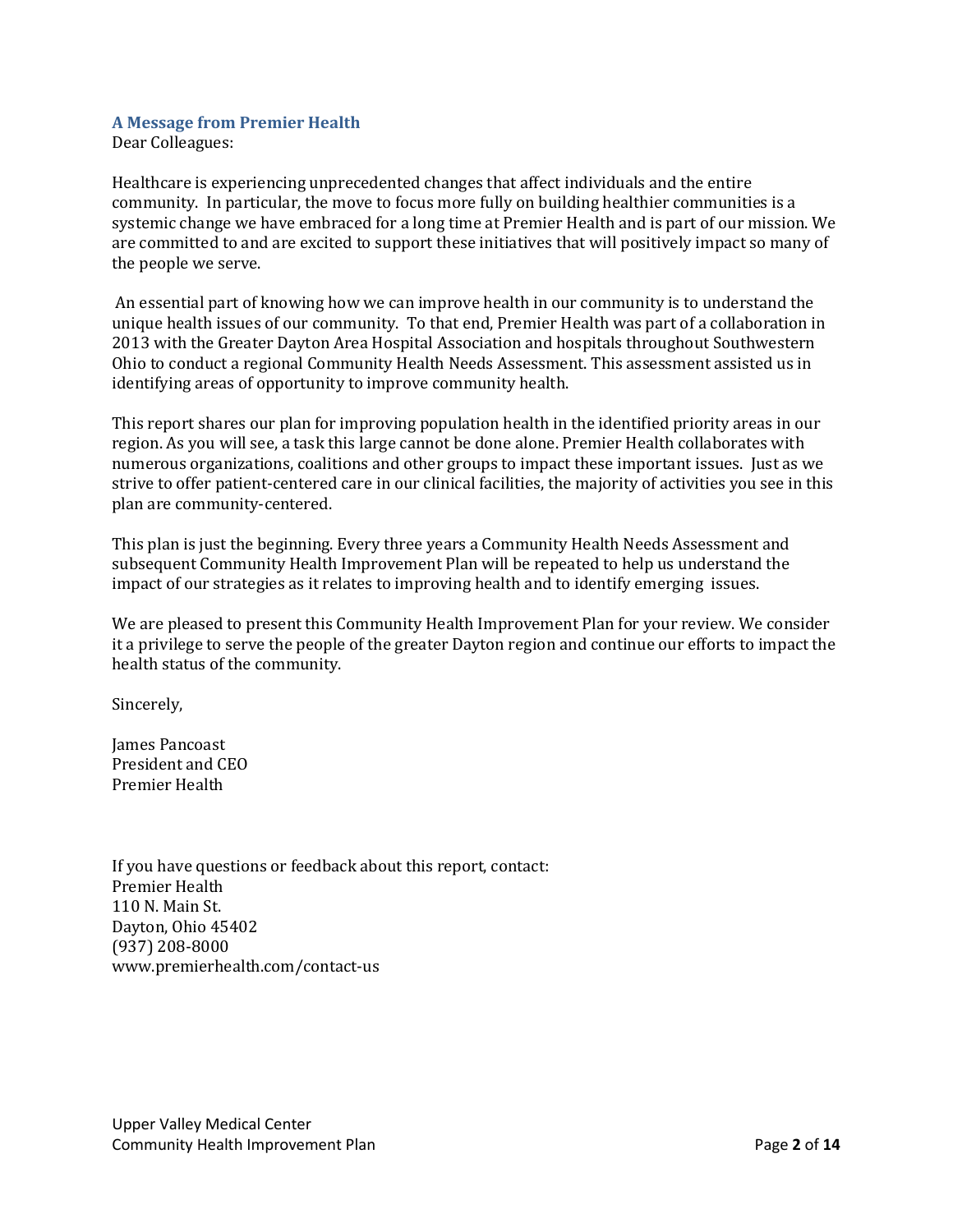#### **Executive Summary**

Upper Valley Medical Center is part of Premier Health, the largest healthcare system in southwestern Ohio. This Community Health Improvement Plan comes from data gathered by a Community Health Needs Assessment conducted in 2013 on behalf of all the hospitals in the region by the Greater Dayton Area Hospital Association and Wright State University. The service area identified for improvement by that survey is Miami County, Ohio.

The priority areas identified for health improvement are:

Priority Area 1: Reduce the proportion of adults with hypertension. Priority Area 2: Reduce melanoma incidence and mortality rates.

While some other areas were identified for improvement, because of our involvement in community or statewide initiatives to address those issues, we are not addressing them separately in this report.

<span id="page-3-0"></span>For detailed information about county demographics, social determents of health, accessibility of health care facilities and resources, behavior risk factors, maternal and infant health, clinical care indicators, some chronic disease indicators and leading causes of death, please consult the Community Health Needs Assessment.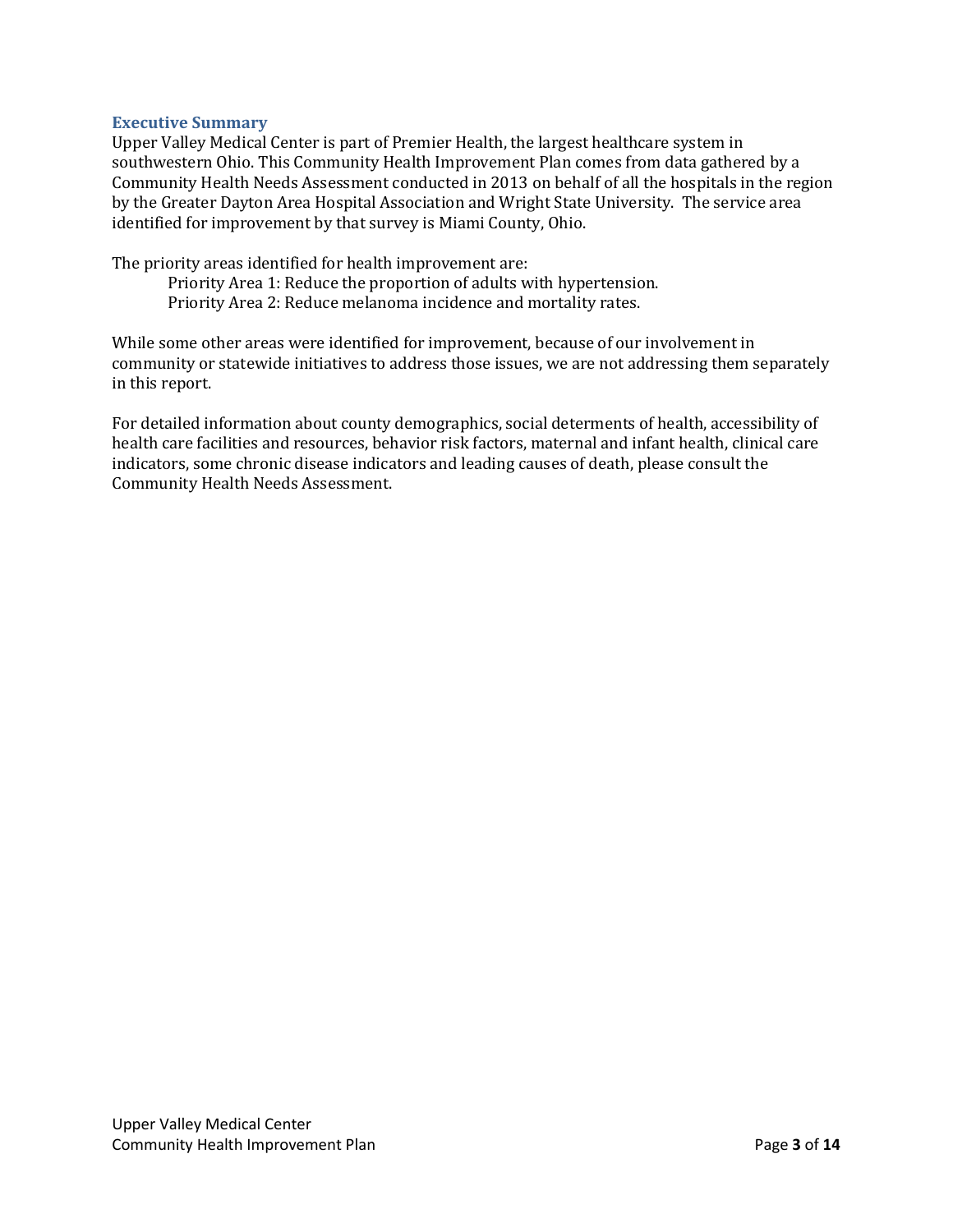# **Upper Valley Medical Center and Premier Health: Committed to Improving Community Health**

Upper Valley Medical Center (UVMC) is part of Premier Health, the largest healthcare system in southwestern Ohio. It is committed to improving the health of the communities it serves through a variety of prevention, health improvement and engagement programs. As part of its overall commitment to the community, Upper Valley Medical Center focuses on four areas of service:

- [Investing in the community](http://www.miamivalleyhospital.org/WorkArea/linkit.aspx?LinkIdentifier=id&ItemID=10924)
- [Prevention and wellness](http://www.miamivalleyhospital.org/WorkArea/linkit.aspx?LinkIdentifier=id&ItemID=10922)
- [Commitment to the under-served](http://www.miamivalleyhospital.org/WorkArea/linkit.aspx?LinkIdentifier=id&ItemID=10918)
- [Community engagement](http://www.miamivalleyhospital.org/WorkArea/linkit.aspx?LinkIdentifier=id&ItemID=10916)

Three examples of Upper Valley Medical Center's community health improvement programs include:

## **HealthWise Outdoor Fitness Center**

To promote exercise and activity in Miami County, Upper Valley Medical Center partnered with the American Cancer Society and Edison Community College to host a HealthWise Outdoor Fitness Center on the Edison campus in Piqua, Ohio. The unique exercise fitness facility is free and open to the public.

## **Grants to Community-Based Organizations**

Upper Valley Medical Center supports the efforts of community-based organizations through its Community Benefit Grants Fund. This Fund was established as part of UVMC's mission to support local programs that help serve the health needs of the community. Grant recipients have included Health Partners Free Clinic, Hospice of Miami County, Miami County Dental Clinic and a Behavioral Health Collaboration of UVMC, Miami County Recovery Council and Samaritan Behavioral Health Inc. In addition, the UVMC Foundation this year is launching the Rachel's Challenge program for all schools in Miami County. Rachel's Challenge uses student empowering strategies born from the tragedy of the Columbine High School shootings. The program is a series of projects designed to combat bullying and address feelings of isolation through the use of kindness and compassion in everyday dealings. The UVMC Foundation also provides the Bill and Ruth McGraw Cancer Awareness Symposium which is an annual event open to the community. Steve Ford, actor and son of President Gerald Ford and First Lady Betty Ford, was the featured speaker at the 2013 event. Ford spoke on the topic, "Facing Breast Cancer: The 'First Family' Speaks Out."

## **Project SEARCH**

<span id="page-4-0"></span>Project SEARCH provides work experience and education for individuals with significant disabilities. It is administered on-site by Upper Valley Career Center. Participants are trained in a variety of jobs throughout the hospital, working in each area for 12 weeks at a time for the duration of the school year.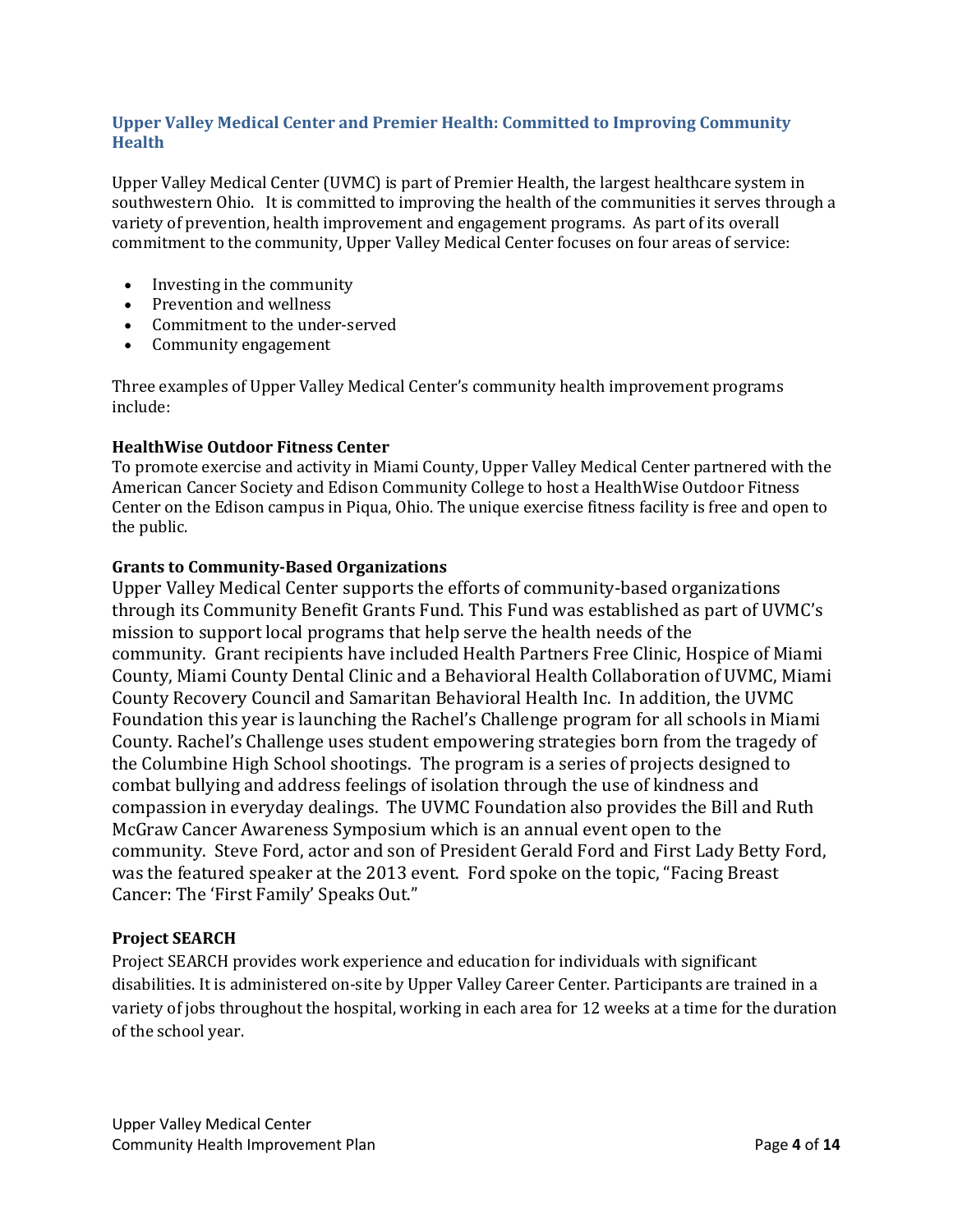# **Premier Health's Commitment to the Community**

While Premier Health has a robust community-focused program, it also serves the community in other ways. In 2012, Premier Health:

- spent more than \$106 million in 2012 to provide services to low-income residents to assure they got the medial care they needed;
- supported neighborhood development projects in east and west Dayton totaling more than \$600,000;
- provides health education and screening services totaling more than \$8.4 million;
- offered community and social services that totaled more than \$6.7 million.

## <span id="page-5-0"></span>**Premier Community Health**

The hospitals in Premier Health collaborate to offer Premier Community Health. This organization offers evidence-based community health services to all the communities Premier Health serves. Its mission is to create a healthier community on behalf Premier Health through prevention, early detection and disease self management. Its focus areas are cancer, diabetes, heart, lung health and healthy living. In addition to a robust employer wellness program, it serves the community at congregations, senior centers and other community-based venues.

Premier Health Partners includes:

<span id="page-5-1"></span>Miami Valley Hospital Miami Valley Hospital South Miami Valley Hospital Jamestown Emergency Center Good Samaritan Hospital Good Samaritan North Health Center Atrium Medical Center Upper Valley Medical Center Premier HealthNet Premier Health Specialists Upper Valley Professional Corporation Fidelity Health Care Samaritan Behavioral Health Premier Community Health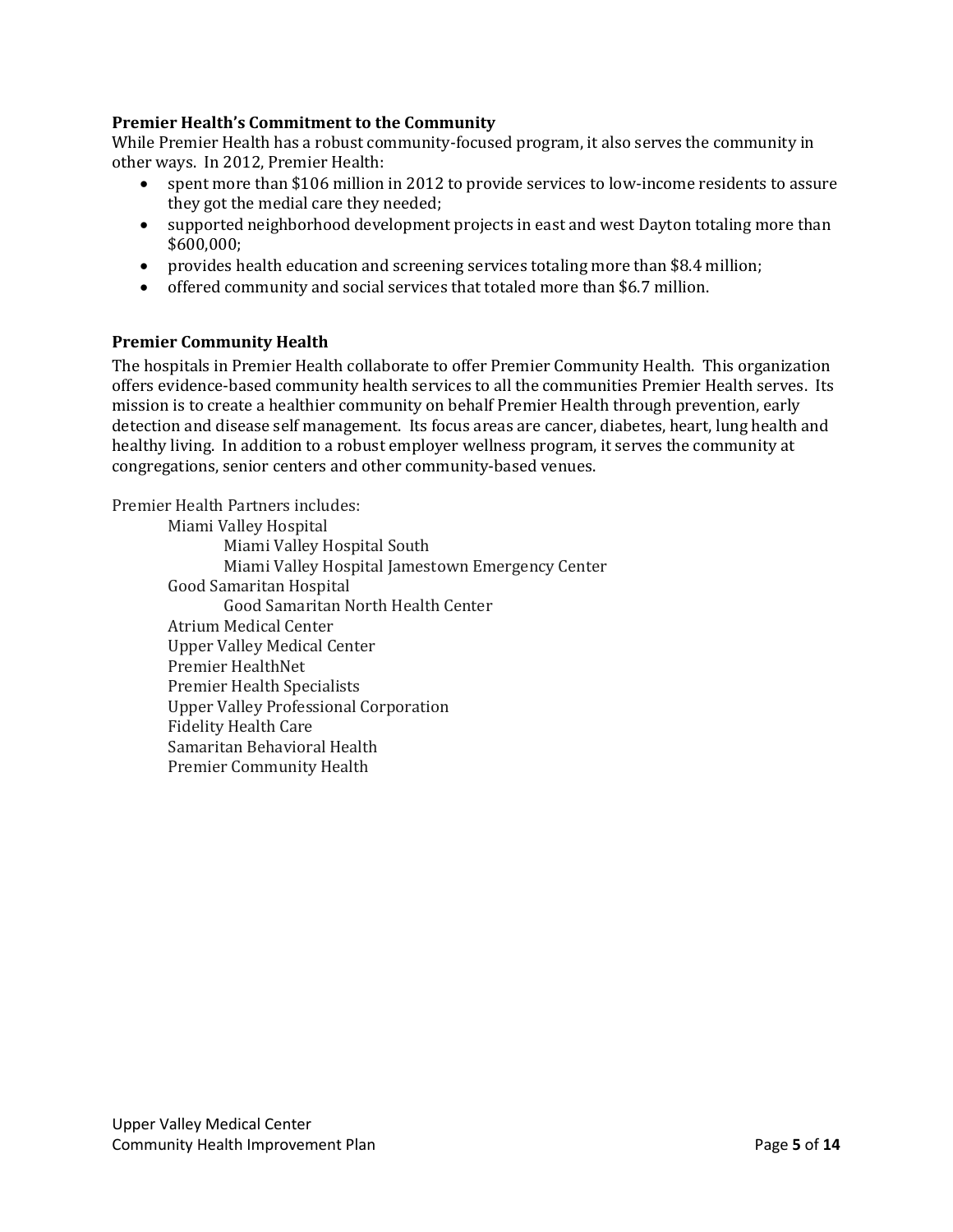## **Identified Priorities**

In the Community Health Assessment, researchers identified priority areas for community health improvement using a variety of criteria. The priorities that are included and excluded in the plan are outlined here. Priorities that are included in the plan are not listed in order of importance.

## <span id="page-6-0"></span>Priorities Included in the Plan

Through the Community Health Risk Assessment, the identified priorities with an improvement plan Upper Valley Medical Center are:

#### *Primary and Chronic Diseases*

- 1. Hypertension from 2004 to 2012, the rate of hospital inpatient hypertension discharge diagnoses increased from 96 to 130 per 1,000 adults.
- 2. Melanoma of the skin The cancer rate has increased from 35.4 to 88.0 per 100,000 from 2000 to 2011.

# <span id="page-6-1"></span>Priorities Addressed Through Collaboration

All identified priorities are important elements of improving the health of our community. In some instances priorities are already being targeted by collaborative groups of which Upper Valley Medical Center is a part. Additional strategies will not be developed independent of these efforts. Because of the importance of these community-wide efforts, the following identified priorities are not included in the Community Health Improvement Plan.

## *Maternal and Infant Priorities*

- 1. First trimester prenatal care
- 2. Teen pregnancy
- 3. Low birth weight
- 4. Tobacco use in pregnant women

Upper Valley Medical Center is involved in several state-wide initiatives addressing these issues. As part of these collaborations, it will share the goals and objectives developed by those groups for program implementation and measurement.

Ohio Perinatal Quality Collaborative. Upper Valley Medical Center is a non-charter member of this organization as a maternity hospital. The mission of the Collaborative is, "Through collaborative use of improvement science methods, reduce preterm births and improve outcomes of pre-term newborns in Ohio as quickly as possible."

Projects of the collaborative include:

- 39 Weeks Delivery Charter Project To reduce elective unnecessary scheduled births before 39 weeks gestational age. (Reduce infant mortality and low birth weights.)
- 39 Weeks Dissemination and Birth Registry Accuracy Project This project was to address inaccuracies in birth certificate data within the Quality Improvement framework.
- Obstetrics Antenatal Corticosteroids Project- This project focuses on increasing the use of antenatal corticosteroids to reduce mortality and morbidity among preterm infants. (Reduce infant mortality.)
- Progesterone Project This project intends to help raise awareness about the need for screening and intervention for progesterone, provide support to teams to implement screening, identification and treatment, develop the capacity and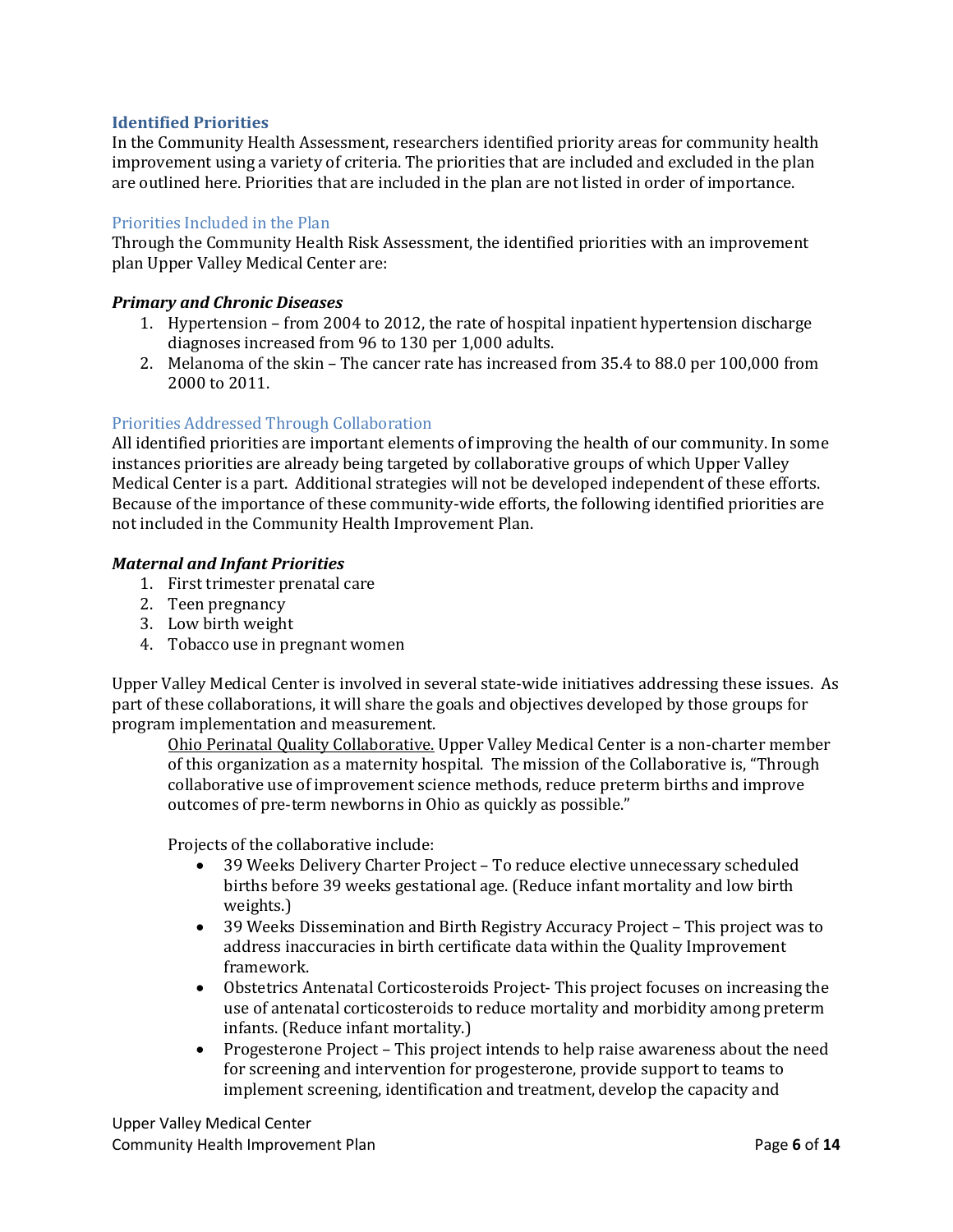capability of skilled ultrasound technicians and remove administrative barriers to the administration of progesterone. (Reduce infant mortality and low birth weights.)

Ohio Hospital Association (OHA). OHA has developed a plan to reduce infant mortality (which also addresses low infant birth weight and first trimester care) in Ohio which includes:

- Safe sleep (infant mortality)
- Eliminating elective deliveries before 39 weeks (infant mortality)<br>• Progesterone for high risk mothers (infant mortality)
- Progesterone for high risk mothers (infant mortality)
- Eliminating health disparities
- Safe spacing (infant mortality and low birth weight)<br>• Access to prenatal care (First trimester care, infant n
- Access to prenatal care (First trimester care, infant mortality and low birth weight)
- Promote breast milk<br>• These program areas
- These program areas also then address increasing first trimester care, improving low birth weight and decreasing infant mortality.

Upper Valley Medical Center is concerned about the data showing the use of tobacco among pregnant women. It is further researching this issue to identify potential resources to address this issue.

# *Primary and Chronic Diseases*

5. Department alcohol and drug discharge diagnoses

<span id="page-7-0"></span>The Tri-County Board of Recovery and Mental Health Services Serving Darke, Miami and Shelby Counties coordinates alcohol and substance abuse services in Miami County. According to its 2014 – 2016 strategic plan, it intends to expand funding for programs that treat addictions, development and implement a community behavioral health prevention plan and establish a new behavioral health "one stop shop" model program in Miami County.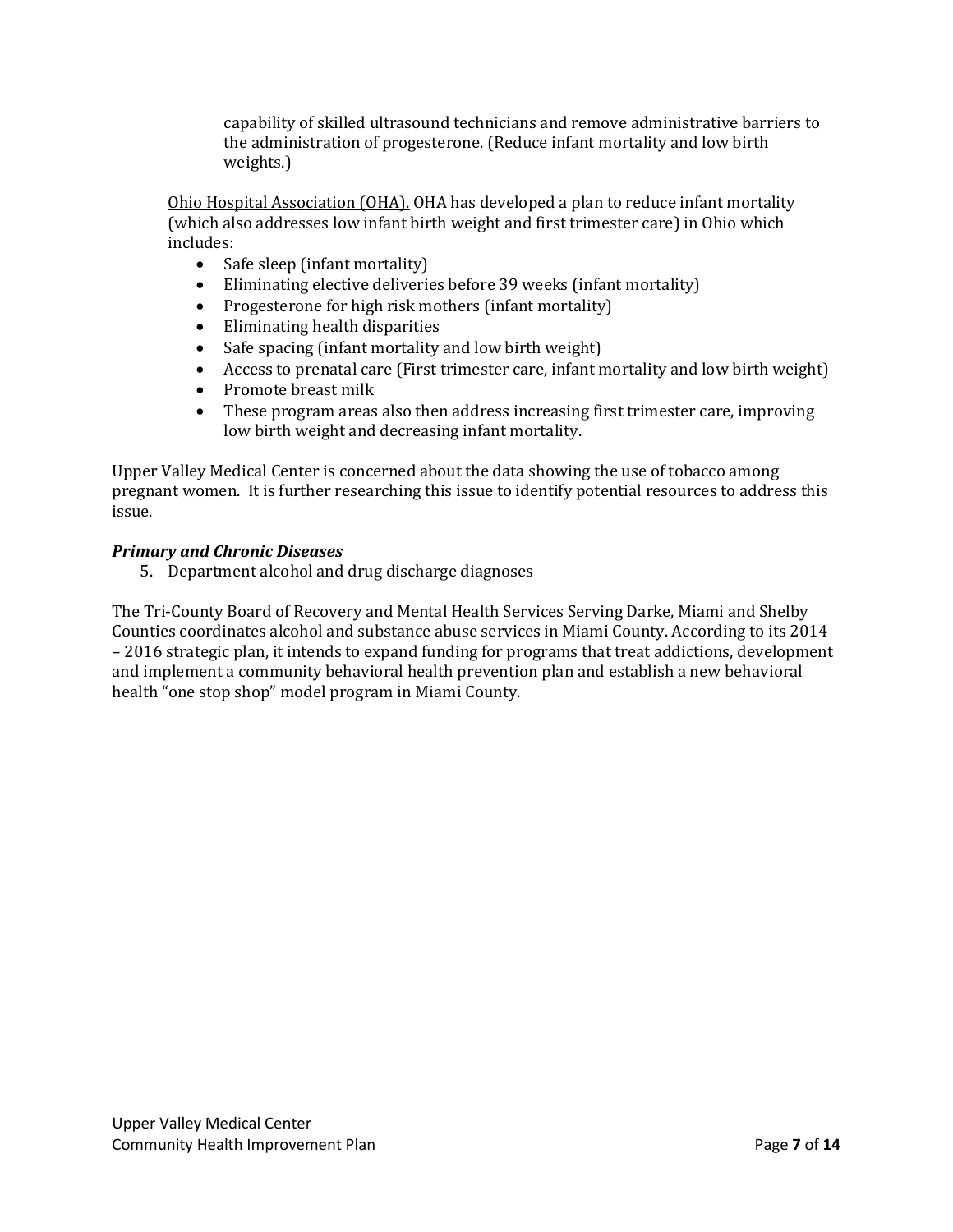# **Key Health Priorities by Objective**

## <span id="page-8-0"></span>**Priority Area 1: Reduce the incidence and complications from adult hypertension.**

Blood pressure is how hard blood pushes against the walls of our arteries when our heart pumps blood. When someone has high blood pressure, which is also called hypertension, the increased

pressure against the arteries causes damage. Hypertension is called the silent killer because usually those who have it do not feel anything. High blood pressure increases risk for heart disease, stroke, heart failure, kidney disease and blindness.

| The percentage of adults who have been told by a<br>primary care provider that they have high blood |       |  |
|-----------------------------------------------------------------------------------------------------|-------|--|
| pressure                                                                                            |       |  |
| Ohio                                                                                                | 31.7% |  |
| Miami                                                                                               | 38.3% |  |

In many cases hypertension can be prevented by maintaining a healthy weight, being active, eating healthy, not using tobacco and limiting alcohol. Most people who are diagnosed with high blood pressure can be controlled. Those with high blood pressure should take the same steps that may prevent high blood pressure. If medication is needed, it is imperative to take it every day. From 2004 to 2012, the rate of hospital inpatient hypertension discharge diagnoses increased from 96 to 130 per 1000 adults.

Because of the significant health threat posed by hypertension, a community-focused, population health improvement strategy would benefit all parts of the community.

**Priority Area 1: Reduce the proportion of adults with hypertension.** 

**Objective 1.1: Increase the proportion of adults with hypertension whose blood pressure is under control.**

Evidence-based Strategies:

Coordinate a hypertension education health communications campaign that will include communications tactics; free, community-based screenings and free online education.

Promote lectures about high blood pressure prevention and control in worksites,

congregations, senior centers and other community based venues.

Identify an educational brochure targeted to those who already have high blood pressure about the importance of medication adherence and healthy lifestyle. Make collateral available through system websites, Facebook pages, at employer and community events and other outlets to be identified. These will include how to get more information by telephone and/or online

#### **Outcome Indicators**

**Short and Intermediate Term**

To have communications at least once a year in existing hospital communications vehicles that highlights hypertension and how it can be prevented/treated successfully.

#### **Long Term**

Increase the proportion of adults with hypertension whose blood pressure is under control.

## **Objective 1.2: Increase the proportion of adults who have had their blood pressure**

Upper Valley Medical Center Community Health Improvement Plan Page **8** of **14**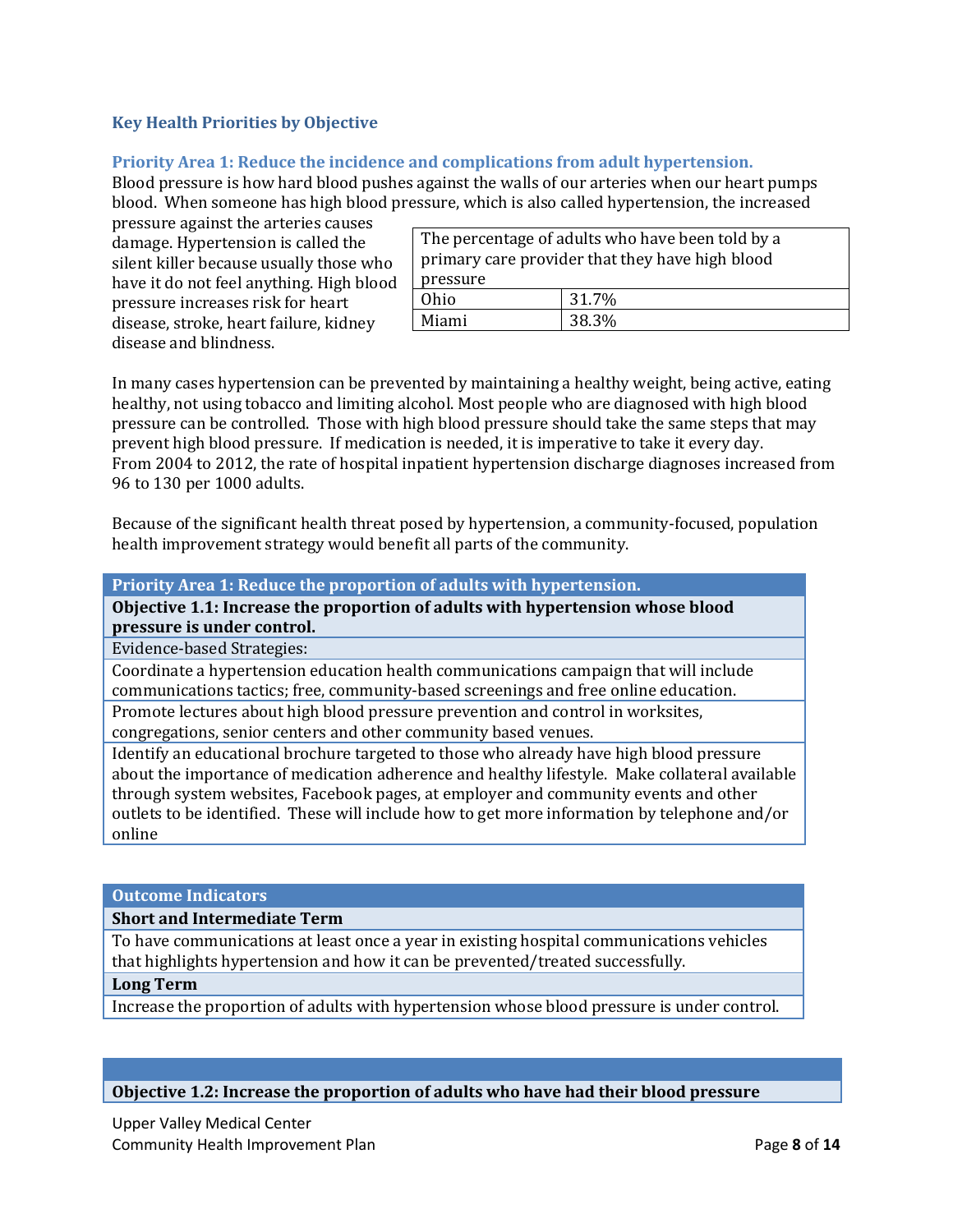**measured within the preceding two years and can state whether their blood pressure was normal or high.**

Evidence-based Strategies:

Upper Valley Medical Center will conduct blood pressure screenings on at least 250 individuals per year at worksites, congregations, senior centers and other community-based venues.

Attempt telephone follow-up with 100% of those who have a stage 2 hypertension result, do not opt out of follow-up and have a working telephone.

We will successfully contact at least 45% of those eligible for follow-up.

If an individual does not have a primary care provider, we will offer to make a referral to the individual that meets their needs.

If an individual has not seen their primary care provider for three or more years, we will educate them about the importance of seeing their physician regularly to maintain themselves as a patient and encourage them to call their physician to become reestablished with them.

If an individual uses tobacco, we will educate them about local tobacco cessation services.

#### **Outcome Indicators**

#### **Short and Intermediate Term**

At least 250 unique individuals will receive a blood pressure screening each year in a variety of venues.

We will successfully contact at least 45% of those eligible for follow-up.

#### **Long Term**

Increase the proportion of adults who have had their blood pressure measured within the preceding two years and can state whether their blood pressure was normal or high.

#### **Programs and Resources to be Committed to Implement Plan**

To implement the included programs, the hospital and Premier will provide: Program management/coordination/implementation staffing, physical work space, access to computers/telephones/standard office equipment, access to marketing and communications professionals for collateral writing/design/printing, professionals for follow-up calls and heath coaching, maintenance of all data collected and data analysis, primary care referral services, speakers, educational collateral pieces, appropriate social media, meeting space and space for community-focused health programs, screening paperwork and program evaluation.

## **Intended Collaborative Partnerships**

All hospitals in Premier Health Premier Community Health

American Heart Association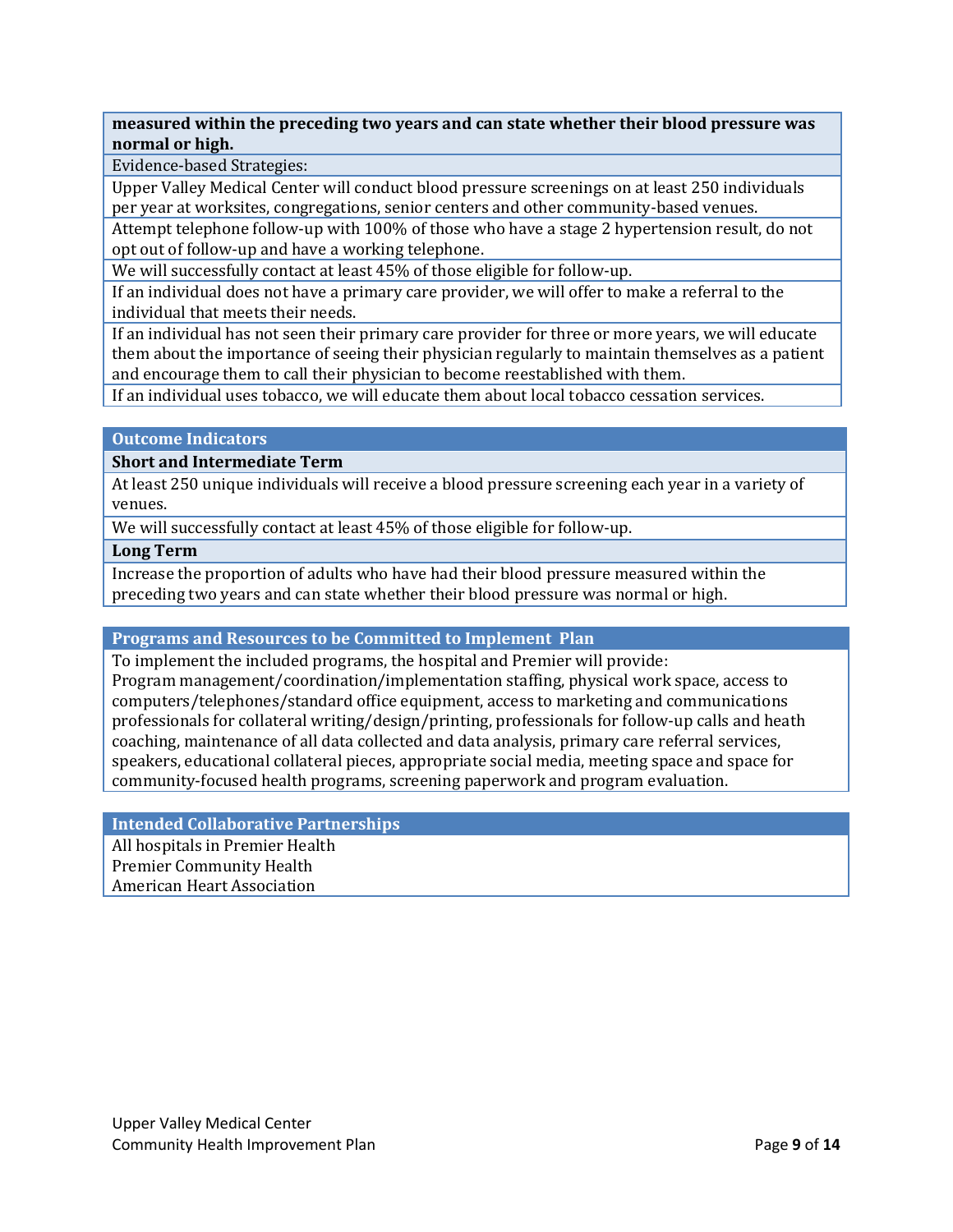# <span id="page-10-0"></span>**Priority Area 2: Reduce melanoma incidence and mortality rates.**

The Community Preventative Services Task Force recommendation for programs to promote sun safety and increase preventive behaviors in a population is to offer a community intervention using combinations of individual directed strategies, health communications and environmental and policy changes across multiple settings. Studies used in formulating the recommendations included at least two of the above stated interventions.

Of the research tested interventions listed at the National Cancer Institute, none targeted rural populations. However, the two settings recommended for programs were outdoor occupational and outdoor recreational settings.

According to the United States Census Bureau, between 11% and 15% of Miami County residents work outdoors. This includes those who work in agriculture, forestry, fishing, hunting, mining, construction, utilities, recreation and waste management services.

Melanoma in Miami County has increased from 35.4 to 88 per 100,000 from 2000 to 2011. **Priority Area 2: Reduce melanoma incidence and mortality rates.**

**Objective 2.1: Increase the proportion of persons who participate in behaviors that reduce their exposure to harmful ultraviolet (UV) irradiation and avoid sunburn using a multi component, community wide intervention that combines individual directed strategies and targeted media.**

Evidence-based Strategies:

Conduct free, annual full-body skin screening for the community.

Promote availability of a skin safety presentation by request for employers and communitybased groups.

Offer Dermascan awareness screenings in Miami County.

#### **Outcome Indicators**

**Short and Intermediate Term**

Conduct at least 30 full-body screenings per year.

Conduct at least 1 sun safety lecture per year.

Conduct at least 100 Dermascan awareness screenings. \*

**Long Term**

Increase the number of individuals in Miami County who report they use sun protective measures. Decrease melanoma and other skin cancers in Miami County.

#### **Programs and Resources to be Committed to implement this plan**

To implement the included programs, the hospital and Premier will provide: Program management/coordination/implementation staffing, physical work space, access to computers/telephones/standard office equipment, access to marketing and communications professionals for collateral writing/design/printing, maintenance of all data collected and data analysis, educational collateral pieces, professionals with expertise in sun safety and cancer, Dermascan skin awareness tool, appropriate social media, meeting space and space for communityfocused health programs and program evaluation.

**Intended Collaborative Partnerships** Premier Community Health

Upper Valley Medical Center **Community Health Improvement Plan Page 10 of 14** and **Page 10** of 14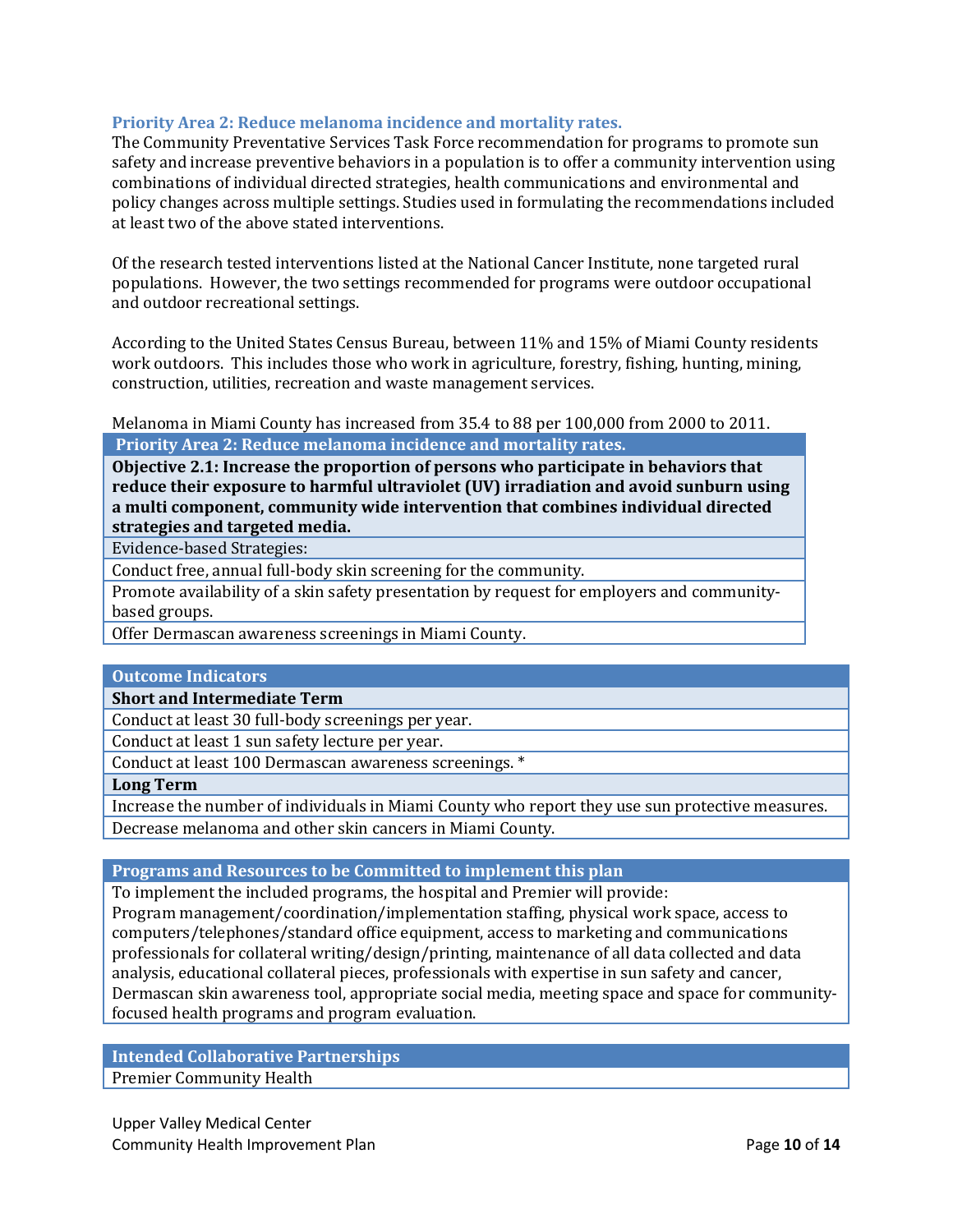<span id="page-11-0"></span>\*There are 2 Dermascan units in Premier Health- one with UVMC and one with Premier Community Health. Units are no longer manufactured, so numbers may be revised if one or both of the units becomes unusable.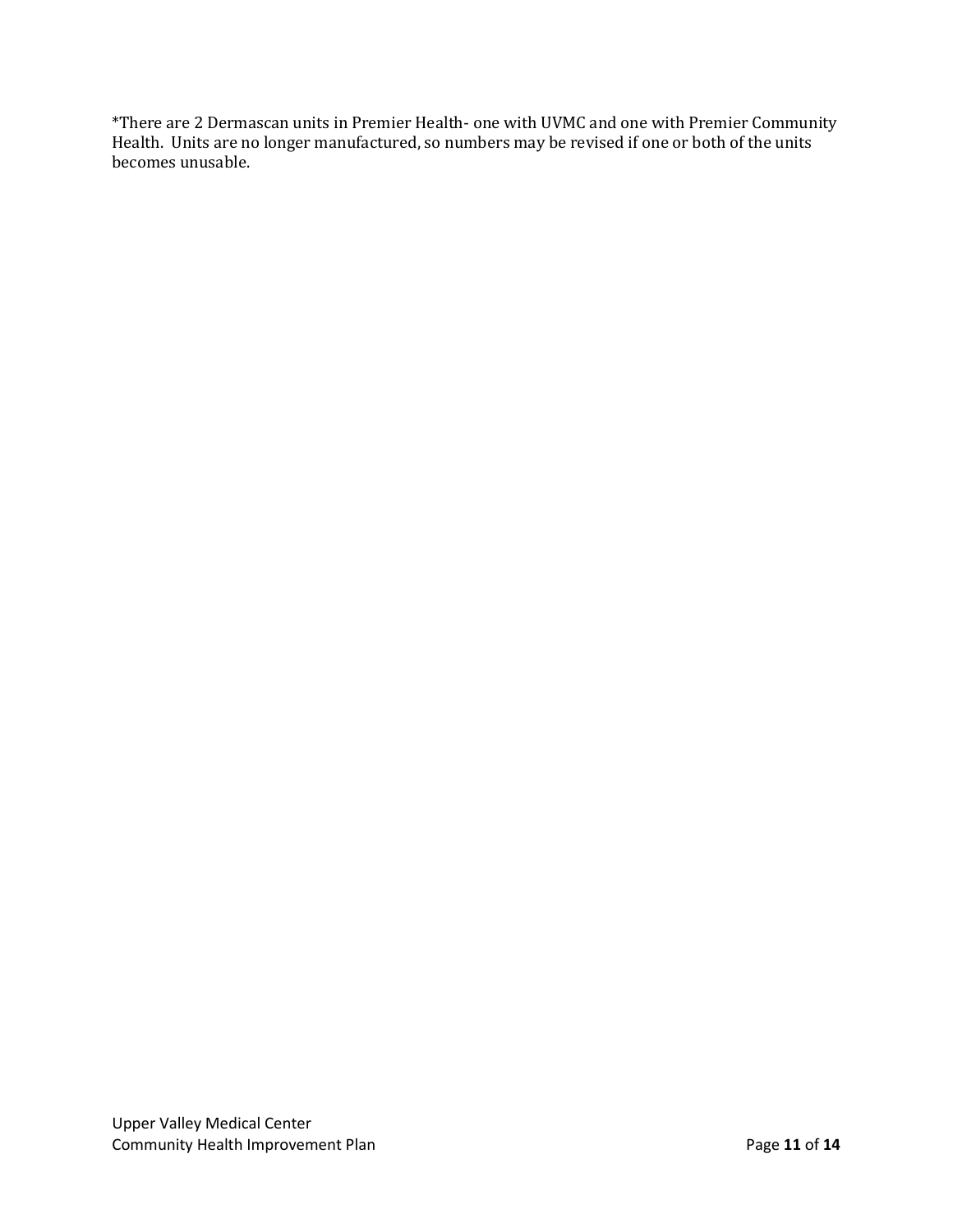## **Moving Forward**

All the hospitals in Premier Health have a rich history of working with the communities they serve to improve the health of its citizens. With the data gleaned from this Community Health Needs Assessment and having developed a Community Health Improvement Plan, our work continues.

Improving community health is a process of continuing to build traditional and nontraditional partnerships, assuring programs and strategies are evidence-based, building in feedback loops, conducting ongoing evaluation and measuring if what we are doing is having the intended result. We understand these are issues that cannot be solved by a hospital alone- but take the work of all interested stakeholders in the community. We know we need to develop detailed strategies for the identified targeted areas with in-depth work plans and responsible parties.

<span id="page-12-0"></span>As the process continues, we will continue to look at new strategies and opportunities, looking for ways to expand beyond the programs here and reach more people with life-improving and perhaps life-saving education and services.